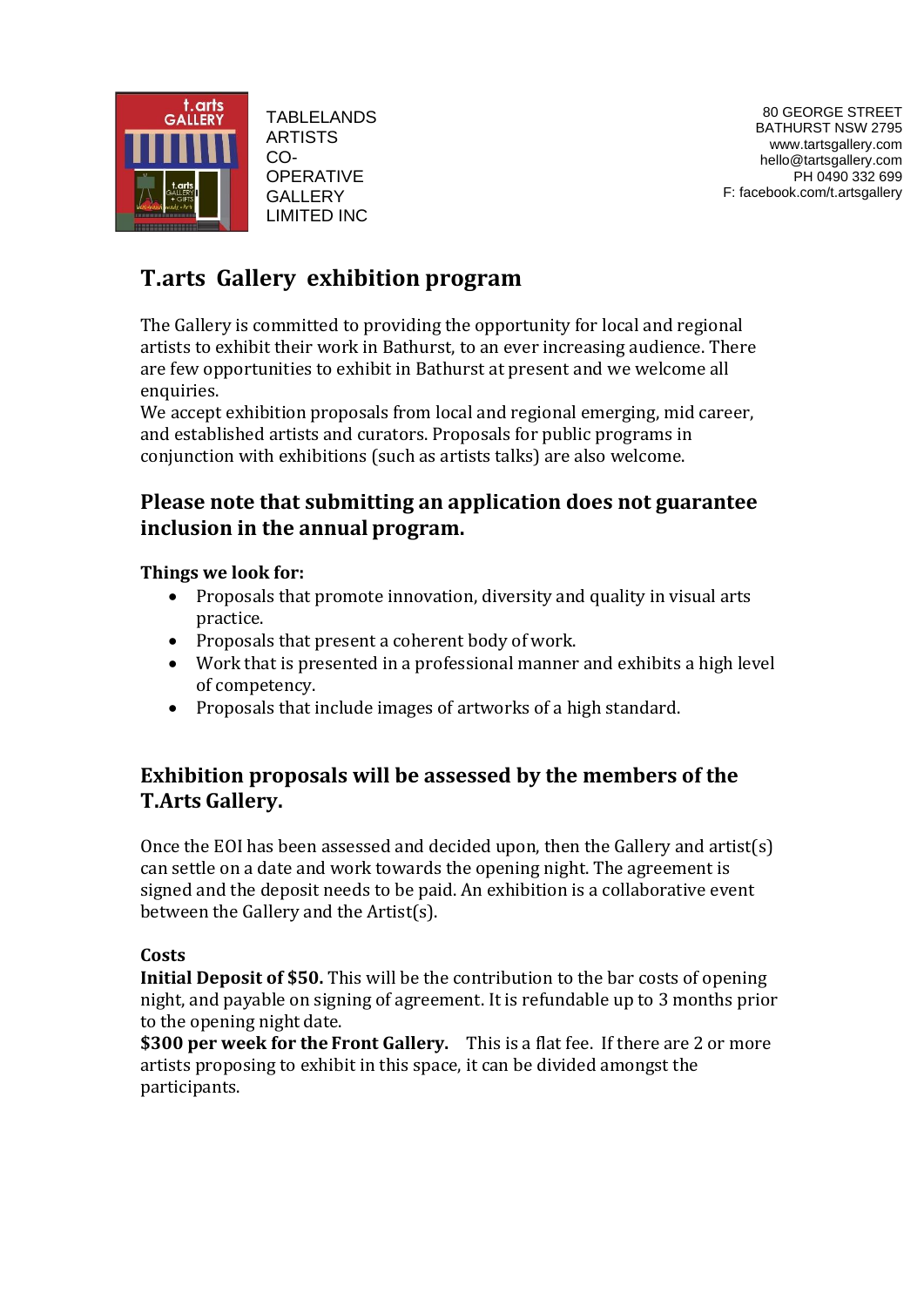**\$300 per week for the Back Gallery.** This is a flat fee. If there are 2 or more artists proposing to exhibit in this space, it can be divided amongst the participants.

The minimum exhibition is 2 weeks in duration.

The Gallery reserves the right to place plinth stock in the front Gallery after the opening, if there is no plinth art being exhibited. Alternatively, the wall artist/s may like to invite a co-exhibitor of plinth work, and if so, we are happy to suggest artists that will compliment the wall art.

**Commission is 25% on all sales**, see section on Pricing for GST issues.

#### **The Gallery commits to:**

- Assistance from the Gallery in the development and co-ordination of the exhibition.
- Staffing of the Gallery during opening hours.
- Major aspects of marketing.
- Publicity opportunities.
- Design and printing of exhibition invitations.
- Assistance with exhibition design and installation.
- A variety of plinths for display purposes.
- Gallery to provide gallery opening catering and bar facilities
- Handle and record sales and run sheet.
- Provide invitations and PDF to the Artist to send to their mailing list.

### **The Artists' commit to:**

- Payment of Gallery fee and bar charge prior to Exhibition.
- Payment of Gallery Commission on settlement after exhibition, currently 25%
- Provide the Gallery with a short biographical statement, artists statement and information for the exhibition.
- Provide permission for Gallery use of images for promotional purposes.
- Provide images for promotion of the exhibition.
- Delivery and collection of artworks to and from the Gallery. All possible care will be taken with artists' work, but transport and insurance costs are to be met by the artist. The Gallery can accept no responsibility for loss or damage or breakage during set up, take down or during the exhibition. Artists should have their own insurance to cover these circumstances.

### **Pricing work.**

The Gallery is a Not For Profit Co-operative, and at this point is not registered for GST. Please download a statement of supply form the ATO website to submit with your agreement.

Commission, as mentioned above, is currently 25% on sales.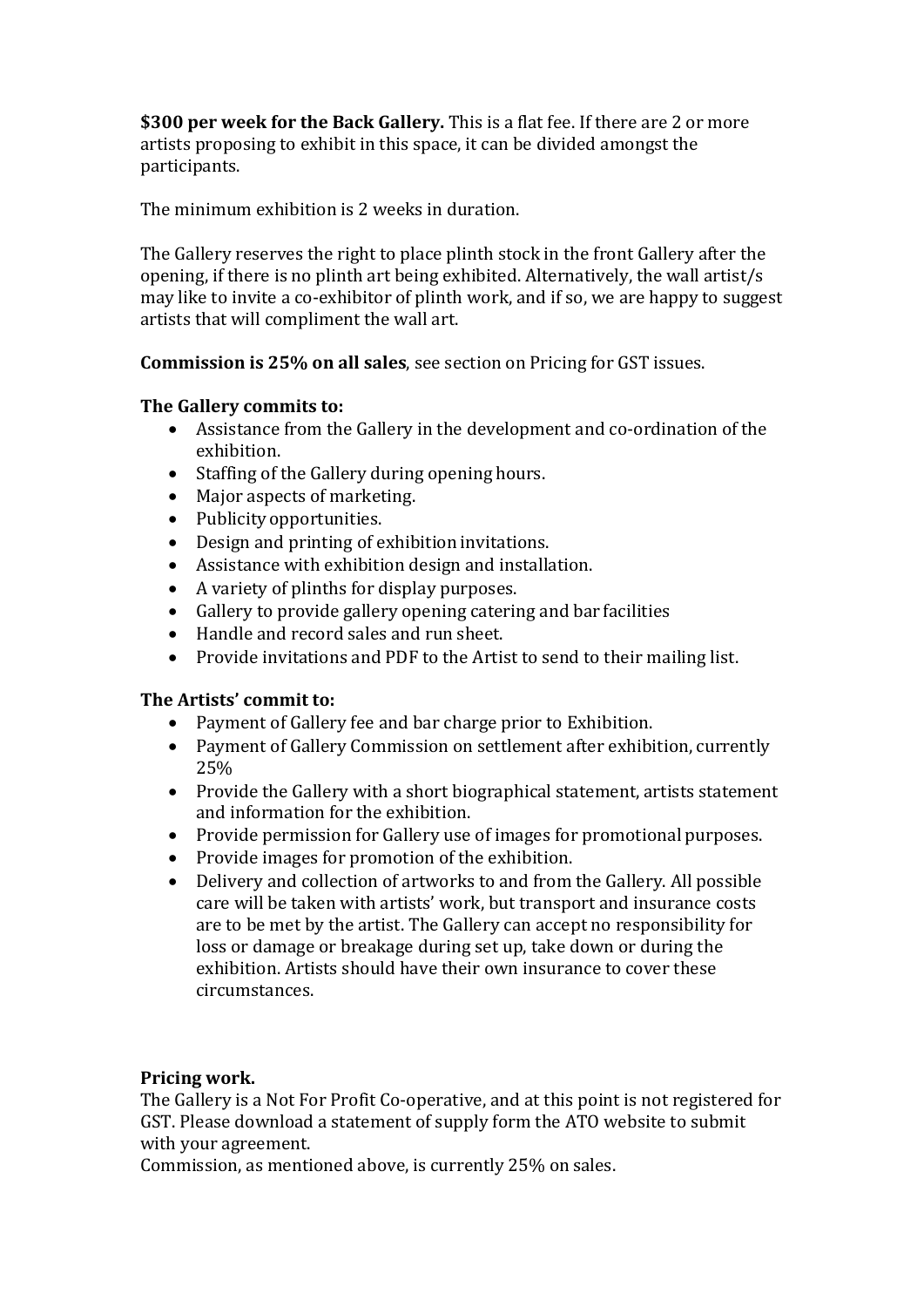Please fill out the Stock Sheet, and price the artwork taking into account the25% commission.

A stock sheet will be provided with the Agreement and this needs to be submitted to the Gallery one week prior to the Opening of the exhibition.

### **Time Frames and Check list:**

- o EOI Details including any images. We welcome these anytime during the year, but like to plan ahead to give everyone plenty of time to develop the event.
- o This document and accompanying information will be taken to a meeting and discussed. The outcome of this will be communicated to the artist as soon as possible after the meeting, $1$  which is held every month.

#### **3 months prior to the agreed date of the exhibition opening:**

- o Acceptance of dates and payment of deposit (currently \$50)
- o Signing of agreement.

### **2 months prior to the opening date:**

- 3 x high resolution images (at least 300dpi) for the design of the invitations.
- Provision of Artist Bio, and Statement

#### **4 weeks prior to opening date:**

- o Invites proofed, and printed.
- o Social media campaign starts

### **3 weeks prior to the opening date.**

- o Payment of the Gallery fees
- o The Gallery will provide invitations for mail out to your list.

#### **1 week prior to the opening date:**

o Provision of stock sheet to print the labels

### **Day to be agreed on, prior to the exhibition:**

o Provision of the artwork! Set up.

Please complete the following proposal form and contact the Gallery if you have any questions in developing your application.